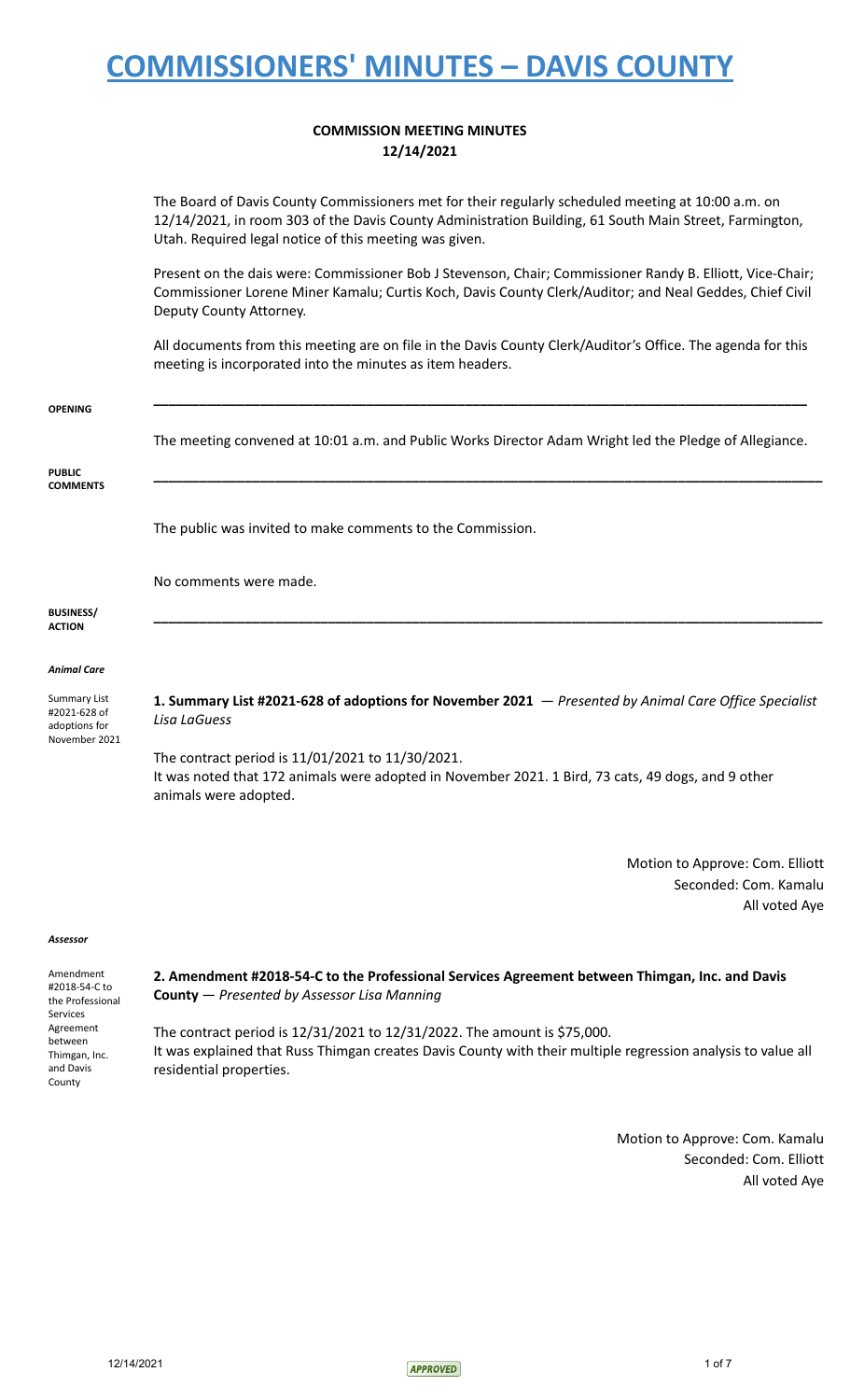### *Commission*

Resolution #2021-629 adopting the operating and capital budgets of Davis County for the 2022 calendar year

**3. Resolution #2021-629 adopting the operating and capital budgets of Davis County for the 2022 calendar year** — *Presented by Commissioner Stevenson*

The contract period is 01/01/2022 to 12/31/2022.

Commissioner Stevenson explained that the 2022 budget was presented at a public hearing last Tuesday, December 7, 2021. This item was tabled in order to give the public a chance to come in and comment on the budget.

Resolution #2021-630 setting the term and rotation of the Chair and Vice Chair of the Davis County Commission for 2022

#2021-631 2022 Annual Regular Meeting Schedule of the Board of County Commissioners

Cancellation of the Davis County Commission Meeting regularly held on Tuesday, December 28th, 2021

4. Resolution #2021-630 setting the term and rotation of the Chair and Vice Chair of the Davis County **Commission for 2022.** — *Presented by Commissioner Stevenson*

The contract period is 01/01/2022 to 12/31/2022. Effective January 1, 2022, Commissioner Randy B. Elliott will serve as Chair and Commissioner Lorene Miner Kamalu will serve as Vice Chair through the 2022 calendar year.

**5. #2021-631 2022 Annual Regular Meeting Schedule of the Board of County Commissioners.** — *Presented by Commissioner Stevenson*

Regular meetings of the Board of County Commissioners will be held each Tuesday at 10:00 a.m.

**6. Cancellation of the Davis County Commission Meeting regularly held on Tuesday, December 28th, 2021** — *Presented by Commissioner Stevenson*

Commissioner Stevenson advised the meeting will be canceled due to not enough members of the board being available that date.

## **Commissioner Kamalu asked Clerk/Auditor Curtis Koch to present the Friendly Amendment to the 2022 Davis County Budget.**

Curtis Koch explained that in the November Budget Meeting, Legal Defender Coordinator Todd Utzinger provided the new state mandate for funding legal defenders for all juveniles going through the legal system. As a result of that state mandate we needed to add two additional Legal Defenders to the budget. It was voted on in that public meeting and was approved, however, it was missed while putting in the final numbers to this budget. This Friendly Amendment is to insert \$180,000 which will be used to hire one full time contract attorney and two part time contract attorneys. He clarified that the amount is the same as what was approved in the November budget meeting.

Commissioner Kamalu made the motion to approve items 3-6 as well as the additional \$180,000 to fund two new Legal Defenders as approved in the November 8, 2021 Budget Committee Meeting per new parental rights sessions added to the calendar by the Administrative Office of the Courts, effective January 1, 2022.

> Seconded: Com. Elliott All voted Aye

*CED*

Amendment #2017-351-F Ratification of the Centerville **City** 

**7. Amendment #2017-351-F Ratification of the Centerville City Improvements Agreement Bond Reduction Request No. 1, and refund of unused water development fee for Deuel Creek Place Subdivision** — *Presented by Community and Economic Development Director Kent Andersen*

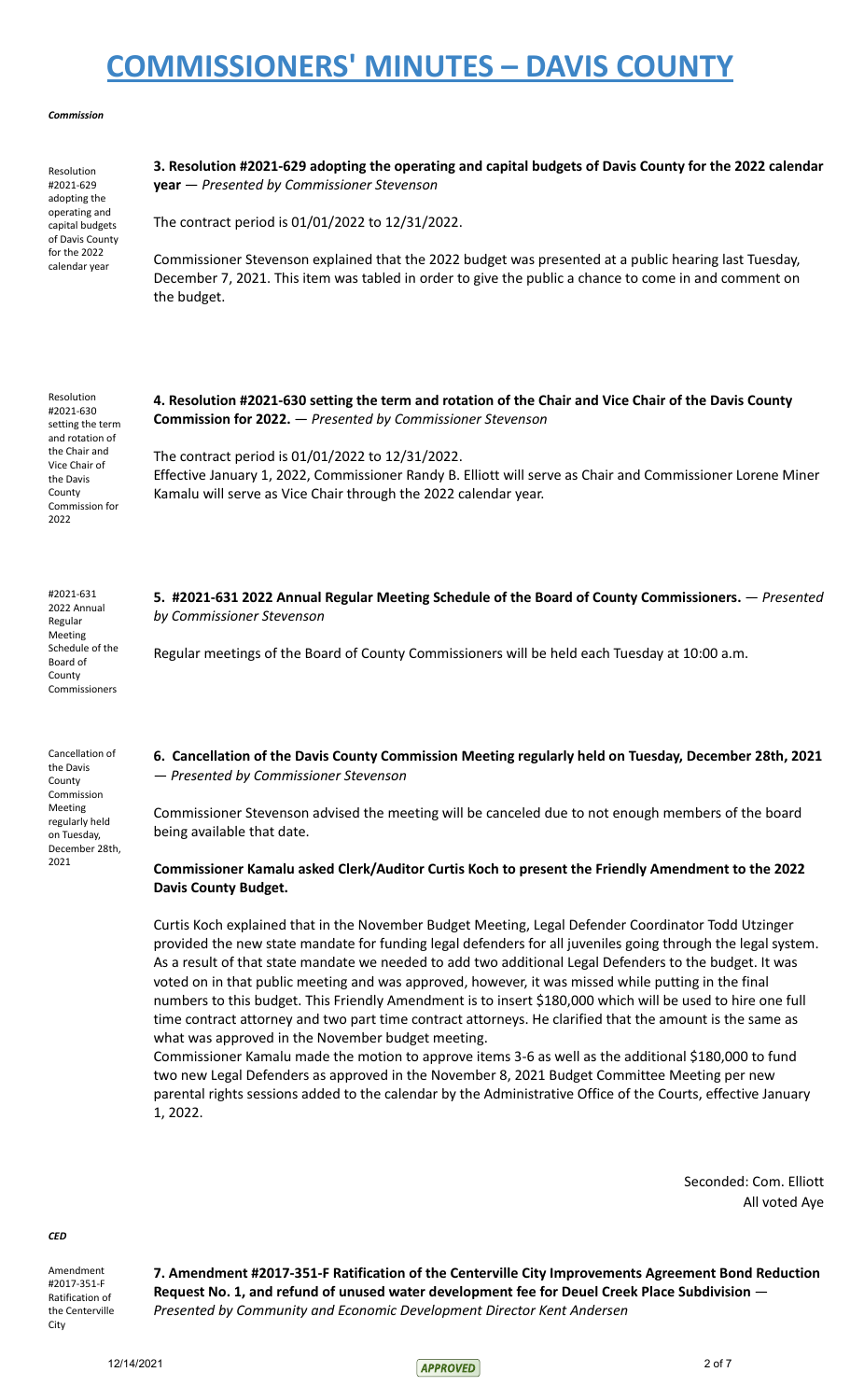| Improvements<br>Agreement<br><b>Bond Reduction</b><br>Request No. 1                                                                         | The contract period began 11/17/2021. The receivable amount is \$64,735.17.                                                                                                                                                                                                                                                             |
|---------------------------------------------------------------------------------------------------------------------------------------------|-----------------------------------------------------------------------------------------------------------------------------------------------------------------------------------------------------------------------------------------------------------------------------------------------------------------------------------------|
|                                                                                                                                             | It was explained that there was \$4,785.17 from the original water development fee that is being returned.<br>There is a partial bond release of \$59,950.00, which starts our one year period for the remaining amount of<br>\$5,450.00. There is still a remaining payment needing to go out for the installation of secondary water. |
| Agreement<br>#2021-6332<br>with USA<br>Gymnastics for<br>the Power<br>Tumbling and<br>Trampoline<br>State<br>Championships                  | 8. Agreement #2021-632 with USA Gymnastics for the Power Tumbling and Trampoline State<br>Championships - Presented by Community and Economic Development Director Kent Andersen                                                                                                                                                        |
|                                                                                                                                             | The contract period is $01/13/2022$ to $01/15/2022$ . The receivable amount is \$4,050.05.                                                                                                                                                                                                                                              |
| Agreement<br>#2021-633 with<br><b>USA Gymnastics</b><br>for the Power                                                                       | 9. Agreement #2021-633 with USA Gymnastics for the Power Tumbling and Trampoline State<br>Championships - Presented by Community and Economic Development Director Kent Andersen                                                                                                                                                        |
| Tumbling and<br>Trampoline<br>State<br>Championships                                                                                        | The contract period is $02/24/2022$ to $02/26/2022$ . The receivable amount is \$4,050.05.                                                                                                                                                                                                                                              |
| Agreement<br>#2021-634 with<br>the Great Basin                                                                                              | 10. Agreement #2021-634 with the Great Basin Fiber Arts Fair at the Legacy Events Center - Presented by<br>Community and Economic Development Director Kent Andersen                                                                                                                                                                    |
| Fiber Arts Fair<br>at the Legacy<br><b>Events Center</b>                                                                                    | The contract period is $05/05/2022$ to $05/07/2022$ . The receivable amount is \$3,448.31.<br>It was noted that this event will be hosted by Jill Tew from Davis County Human Resources.                                                                                                                                                |
| Agreement<br>#2021-635 with<br>Metasport for<br>indoor soccer                                                                               | 11. Agreement #2021-635 with Metasport for indoor soccer training at the Legacy Events Center -<br>Presented by Community and Economic Development Director Kent Andersen                                                                                                                                                               |
| training at the<br>Legacy Events<br>Center                                                                                                  | The contract period is $01/03/2022$ to $03/04/2022$ . The receivable amount is \$8,769.42.                                                                                                                                                                                                                                              |
| Agreement<br>#2021-636 with<br>Academy West,<br>Inc. for the<br>Western<br>Regional<br>Gymnastics<br>Meet at the<br>Legacy Events<br>Center | 12. Agreement #2021-636 with Academy West, Inc. for the Western Regional Gymnastics Meet at the<br>Legacy Events Center - Presented by Community and Economic Development Director Kent Andersen                                                                                                                                        |
|                                                                                                                                             | The contract period is 04/05/2022 to 04/09/2022. The receivable amount is \$5,129.40.                                                                                                                                                                                                                                                   |
|                                                                                                                                             | Motion to Approve Items 7-12: Com. Kamalu<br>Seconded: Com. Elliott<br>All voted Aye                                                                                                                                                                                                                                                    |
| Health                                                                                                                                      |                                                                                                                                                                                                                                                                                                                                         |

Amendment #2019-145-D to the Utah Department of Health Contract for STD Disease Intervention Services

**13. Amendment #2019-145-D to the Utah Department of Health Contract for STD (Sexually Transmitted Disease) Disease Intervention Services, increasing the contract amount and replacing Attachment 'A'** — *Presented by Commissioner Lorene Miner Kamalu*

The contract period is 01/01/2022 to 12/31/2022. The receivable amount is an increase of \$44,497.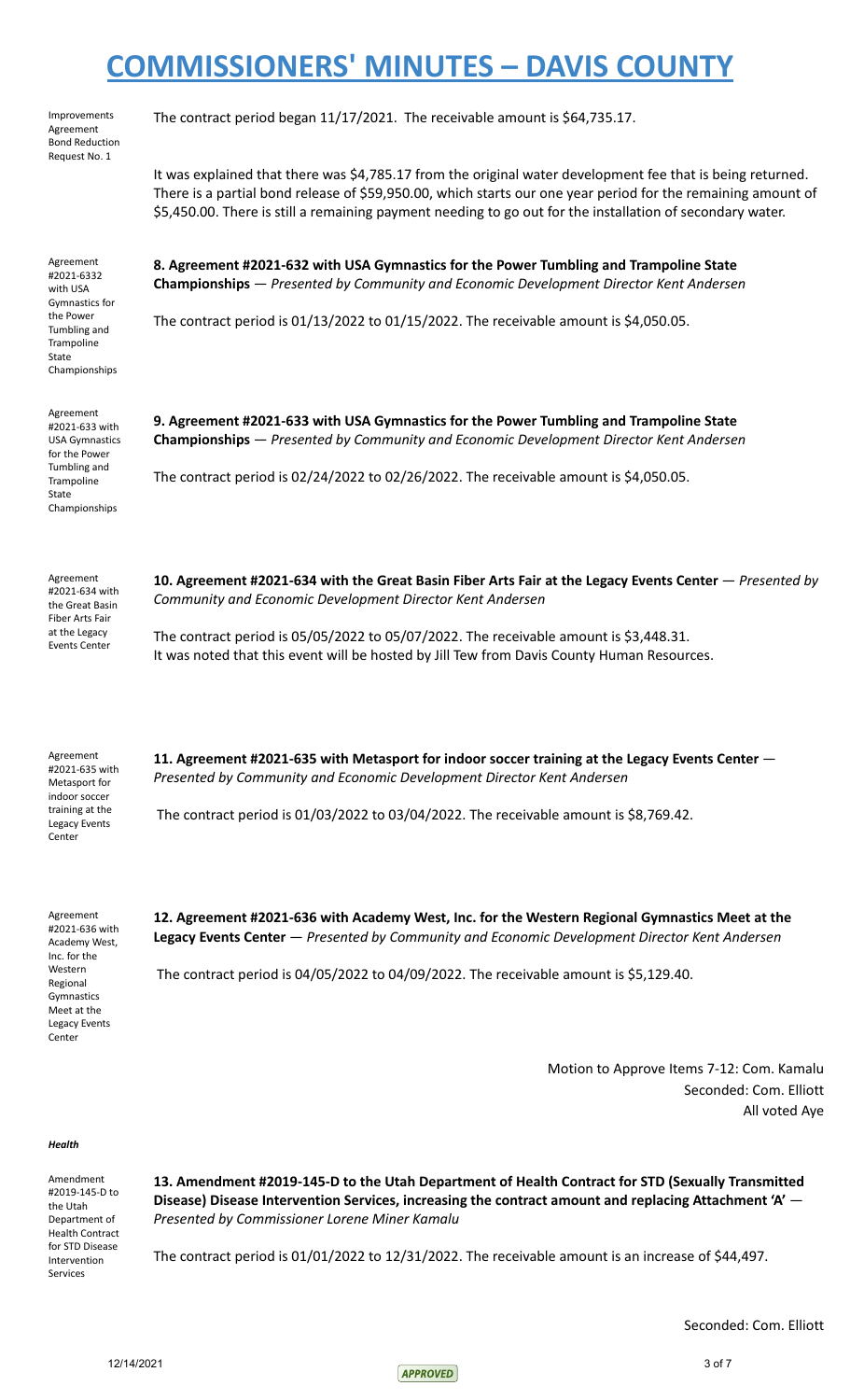### All voted Aye

### *Public Works*

Agreement #2021-637 Pipeline Crossing Agreement for Barnard Creek

**14. Agreement #2021-637 Pipeline Crossing Agreement for Barnard Creek at Mile Post 794.23 on the Salt Lake Subdivision in Centerville, Utah** — *Presented by Public Works Director Adam Wright*

The contract period begins 12/14/2021. The payable amount is \$6,000.

Adam Wright explained that Union Pacific Railroad uses this mile marker. It is a crossing that UDOT will be replacing as part of the West Davis Corridor Project. Davis County will own this crossing which is why it is being presented today. This agreement will last as long as the crossing exists. The amount will be paid by UDOT.

Agreement #2021-638 Hooper Irrigation License Agreement between Davis County and the Hooper Irrigation Company

**15. Agreement #2021-638 Hooper Irrigation License Agreement between Davis County and the Hooper Irrigation Company to repair the Howard Slough crossing under the Hooper Canal** — *Presented by Public Works Director Adam Wright*

The contract period is 12/14/2021 to 12/14/2023. The payable amount is \$2,000. Adam Wright explained that this is a culvert crossing that Davis County has on the south arm of the Howard Slough Crossing, it has failed and needs a replacement.

Commissioner Stevenson commented on the number of requirements on the agreement and asked Adam Wright if that was standard. Adam answered by stating that UDOT, the Railroad, Bureau Reclamation and irrigation companies all have standard agreements and do not want to do business with the County unless the agreements are signed. He went on to explain that these are natural creeks/drainages that were there before their utility.

Commissioner Kamalu explained that it is her understanding that the companies will not do the work unless it favors them into the future. She stated she assumes it is up to UDOT on who they contract with to replace the pipeline and asked Adam if Davis County will be able to sign off on that project as well. Adam explained that Davis County will have inspectors to ensure the work meets Davis County standards and is maintainable and accessible. He further explained that a few very big and very capable companies were selected to come together for the West Davis Corridor Project. The culvert on the railroad is failing and with UDOT replacing it, it keeps Davis County from having to pay for or maintain that culvert.

> Motion to Approve Items 14-15: Com. Kamalu Seconded: Com. Elliott All voted Aye

#### *Sheriff*

Agreement #Training Reimbursement Agreement with Brittany Dawn Turner for Law Enforcement Officer Training. 2021-639

**16. Agreement #Training Reimbursement Agreement with Brittany Dawn Turner for Law Enforcement Officer Training. 2021-639** — *Presented by Chief Deputy Susan Poulsen*

The payable amount is \$12,686. The term begins the date she is sworn in and ends two years from that date.

Agreement #2021-640 Memorandum of Agreement with Utah Health Policy Project (UHPP), and Davis **County** 

**17. Agreement #2021-640 Memorandum of Agreement with Utah Health Policy Project (UHPP), and Davis County, for health insurance outreach enrollment, providing inmates assistance and options for health access** — *Presented by Chief Deputy Susan Poulsen*

The contract period is 12/14/2021 to 12/14/2022. Susan Poulsen explained that this is to provide inmate's information on how to enroll for whatever insurance is appropriate for them upon their release.

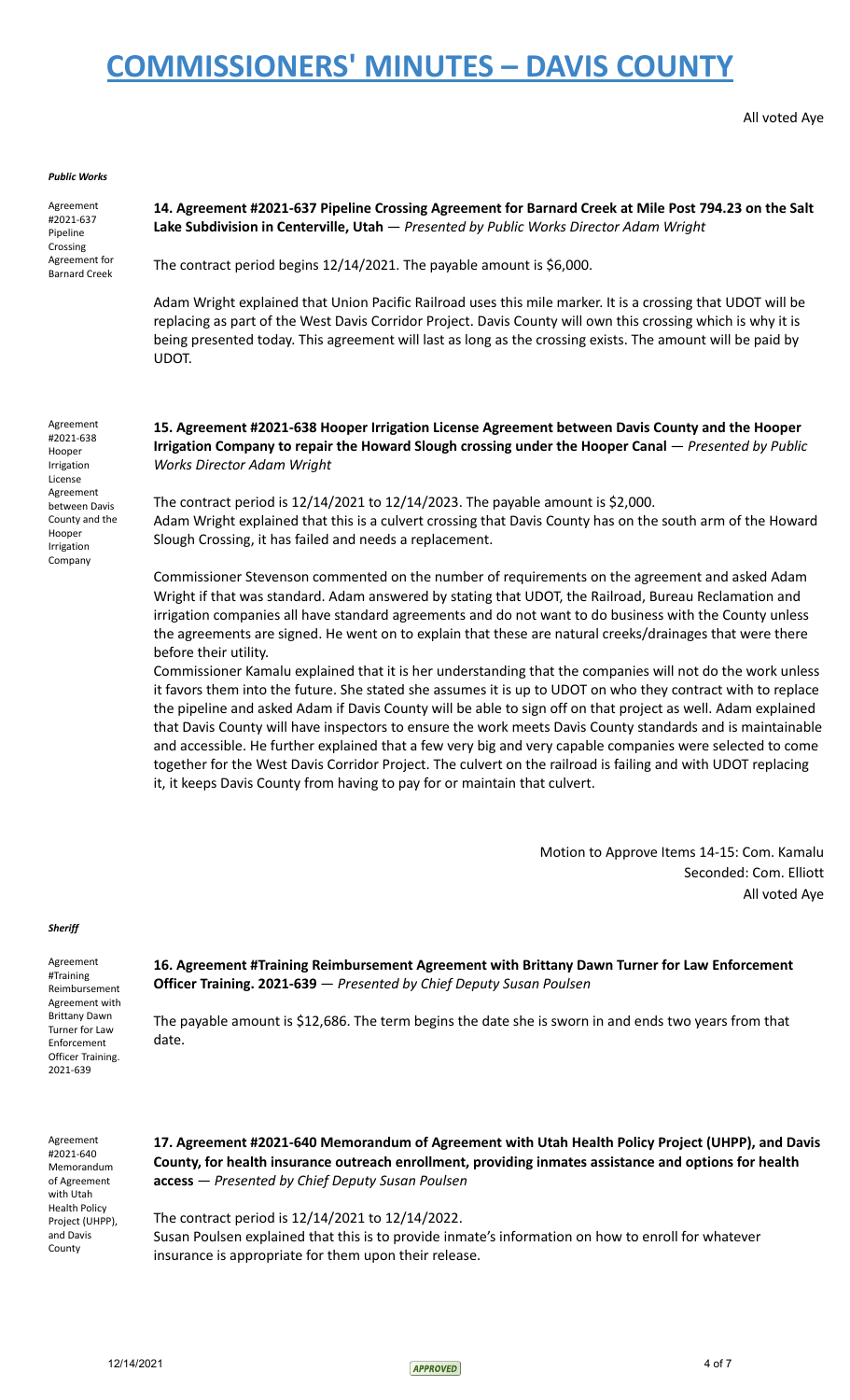Memo of Understanding #2021-641 for participation in the Syracuse City Youth Court program **18. Memo of Understanding #2021-641 between West Point City, Syracuse City, and Davis County for participation in the Syracuse City Youth Court program** — *Presented by Chief Deputy Susan Poulsen*

### The contract period is 12/14/2021.

It was explained that the youth in Syracuse in West Point come together and act as court bailiffs, judges, court clerks and all the other roles involved in the court process. Juveniles who have committed minor offenses will go before the Youth Court and have a hearing just as they would in Juvenile Court. Susan stated this is a great program.

Commissioner Kamalu commented on item 17, stating she learned years ago about the problem with trustees who automatically lose any coverage they may have had when they become incarcerated. She continued by stating that fundamentally, this seems wrong especially for those in Pretrial. She stated that UHPP makes health access available to those while they are in the County's care.

Susan Poulsen agreed and advised that the inmates meet with the UHPP group 30 days prior to release which gives the inmates individualized options for health access. She also stated that the UHPP group is notified 24 hours prior to the inmate's release.

Commissioner Stevenson asked Chief Civil Deputy County Attorney Neal Geddes for clarification on Items 17 and 18 by asking if there is a difference between a Memorandum of Agreement and a Memo of Understanding. Neal Geddes answered by stating that it is only a formality.

**\_\_\_\_\_\_\_\_\_\_\_\_\_\_\_\_\_\_\_\_\_\_\_\_\_\_\_\_\_\_\_\_\_\_\_\_\_\_\_\_\_\_\_\_\_\_\_\_\_\_\_\_\_\_\_\_\_\_\_\_\_\_\_\_\_\_\_\_\_\_\_\_\_\_\_\_\_\_\_\_\_\_\_\_\_\_\_\_**

Motion to Approve Items 16-18: Com. Kamalu Seconded: Com. Elliott All voted Aye

**CONSENT ITEMS**

Indigent Hardship Abatement Register

### **Indigent Hardship Register**

Commissioner Elliot advised that there were several items on the Indigent Abatement Register:

1. Commissioner Elliott moved approval for the individual listed due to extreme hardship.

Seconded: Com. Kamalu All voted Aye

2. Commissioner Elliott moved approval on the one abatement that was approved in the hearing held on 12/7/2021.

> Seconded: Com. Kamalu All voted Aye

3. Commissioner Elliot moved for denial on the 5 names that were denied in the hearing held on 12/7/2021.

Seconded: Com. Kamalu All voted Aye

Commission Meeting Minute

### **Meeting Minutes**

Meeting Minutes for Work Session Minutes for November 23, 2021 and November 30, 2021, were presented for approval.

Commissioner Stevenson expressed his appreciation to the Davis County Employees for the excellent work they do on writing these Minutes.

Motion to Approve: Com. Kamalu

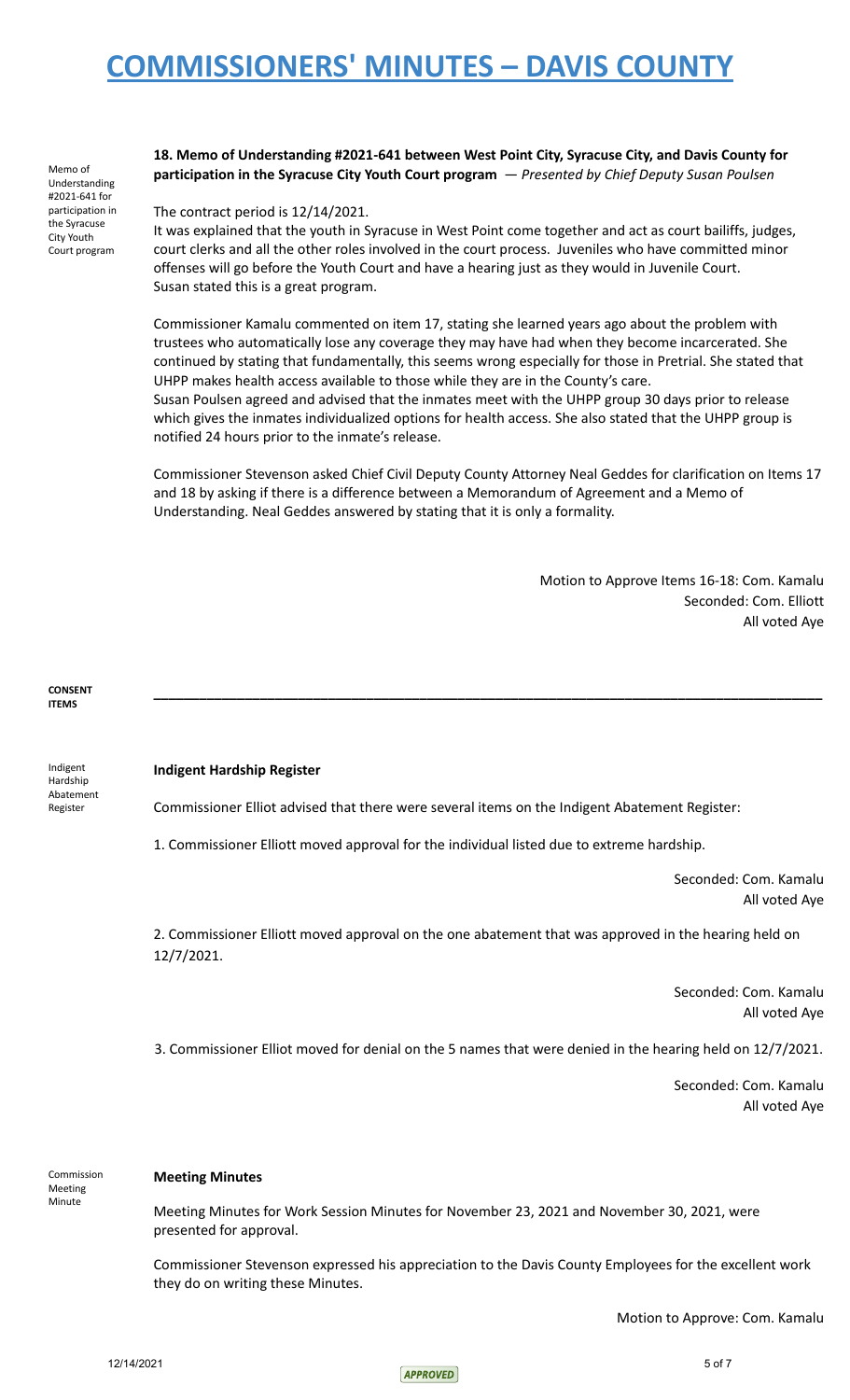Seconded: Com. Elliott All voted Aye

Commissioner Elliott moved to recess to the Board of Equalization. Commissioner Kamalu seconded the motion. All voted Aye.

| <b>BOARD OF</b><br><b>EQUALIZATION</b> |                                                                                                                                                                                                                                                                                                                                                                                                                                                           |
|----------------------------------------|-----------------------------------------------------------------------------------------------------------------------------------------------------------------------------------------------------------------------------------------------------------------------------------------------------------------------------------------------------------------------------------------------------------------------------------------------------------|
| Property Tax<br>Register               | Property Tax Register matters were presented by Curtis Koch, Davis County Clerk/Auditor, as follows:                                                                                                                                                                                                                                                                                                                                                      |
|                                        | <b>Auditor's Adjustments</b><br><b>Appeals:</b><br>• 10 various Appeal with hearing findings<br>• 1 withdrawn Appeal<br><b>Abatements:</b><br>• 6 Abatements, totaling \$11,482.65<br><b>Corrections:</b><br>• 6 corrections where exempt entities purchased property in 2021. Totaling \$5,639.29<br><b>Treasurer's Adjustments</b><br>• 30 various small business write offs, totaling \$10.13<br><b>Assessor's Adjustments:</b><br><b>Corrections:</b> |

• Various Assessor initiated corrections, totaling -\$218,603

Motion to Approve: Com. Kamalu Seconded: Com. Elliott All voted Aye

**COMMISSION COMMENTS**

Commissioner Stevenson invited other comments from the directors.

No comments were made.

Commissioner Stevenson invited other comments from the dais.

Commissioner Kamalu commented by stating how well Davis County did in the Utah Taxpayer Association Review. She explained that a report came out that shows the relationship between government revenue and citizen income in Utah's 29 counties. Commissioner Kamalu stated the snapshot of this review shows an average of how much of each \$1,000 earned by a citizen is consumed by the county government. Commissioner Kamlu explained that it is important to keep in mind that each county provides a mix of different services when interpreting the cost of government. She went on to explain that Davis County is very much an urban county with a large population, over 350,000 people living in Davis County. There are a lot of services provided by the county government for Davis County's urban population. Despite that, Davis County is the second best when considering county government revenue from taxes and fees per \$1,000 of citizen income. According to the numbers, Washington County came in first at \$12.00 per \$1,000 of citizen income to run all of Washington County's services. Davis County came in at \$15.57 per \$1,000 of citizen income.

**\_\_\_\_\_\_\_\_\_\_\_\_\_\_\_\_\_\_\_\_\_\_\_\_\_\_\_\_\_\_\_\_\_\_\_\_\_\_\_\_\_\_\_\_\_\_\_\_\_\_\_\_\_\_\_\_\_\_\_\_\_\_\_\_\_\_\_\_\_\_\_\_\_\_\_\_\_\_\_\_\_\_\_\_\_\_\_\_**

Commissioner Stevenson asked what county came in as the highest. Commissioner Kamalu explained that this is where one must consider the differences between urban and rural counties as well as the revenues those counties have. Daggett, Garfield, Kane and Beaver came in with the highest government revenue per \$1,000 of citizen income. She added that revenue is a challenge in those counties. Commissioner Elliott stated there is a lot of public land in those counties.

Commissioner Kamalu said the state average to run services is \$39.11 and Davis County is far below that average. She credited the years of striving to be wise financially to Davis County's success.